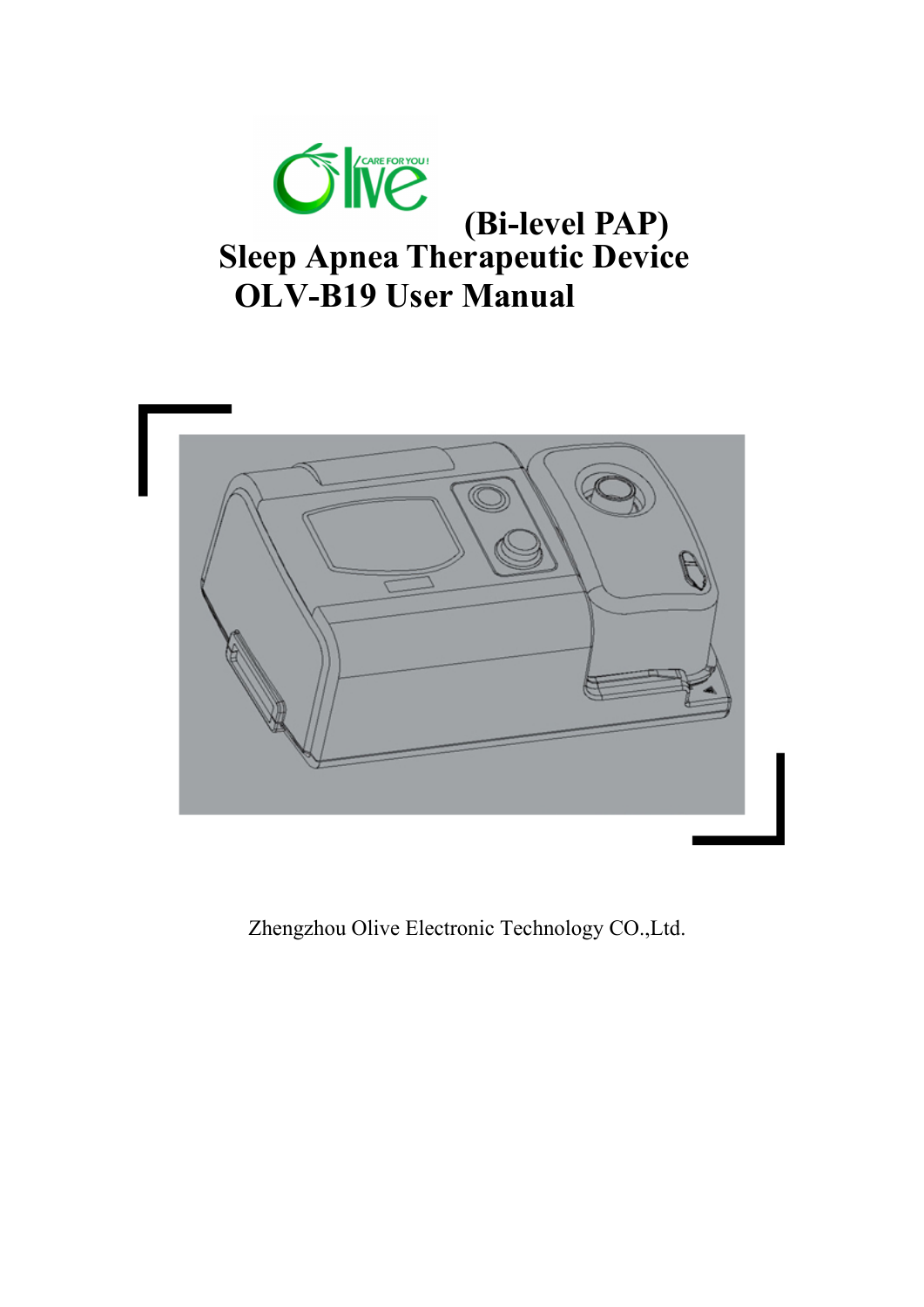## Dear Customer,

Thank you for using our sleep apnea therapeutic device BIPAP OLV-B19, which adopts the nasal continuous positive pressure therapy to treat or slow respiratory related diseases. We sincerely hope that the product will bring you health and happiness. In case you have any suggestions or dissatisfaction, please contact us at any time. If you need further information, please contact us and we may provide relevant information as the case may be.

Note:

- Please read the Instructions carefully before the use of the device.
- Please keep the Instructions for future reference.
- Please operate the device strictly in a ccordance with the Instructions.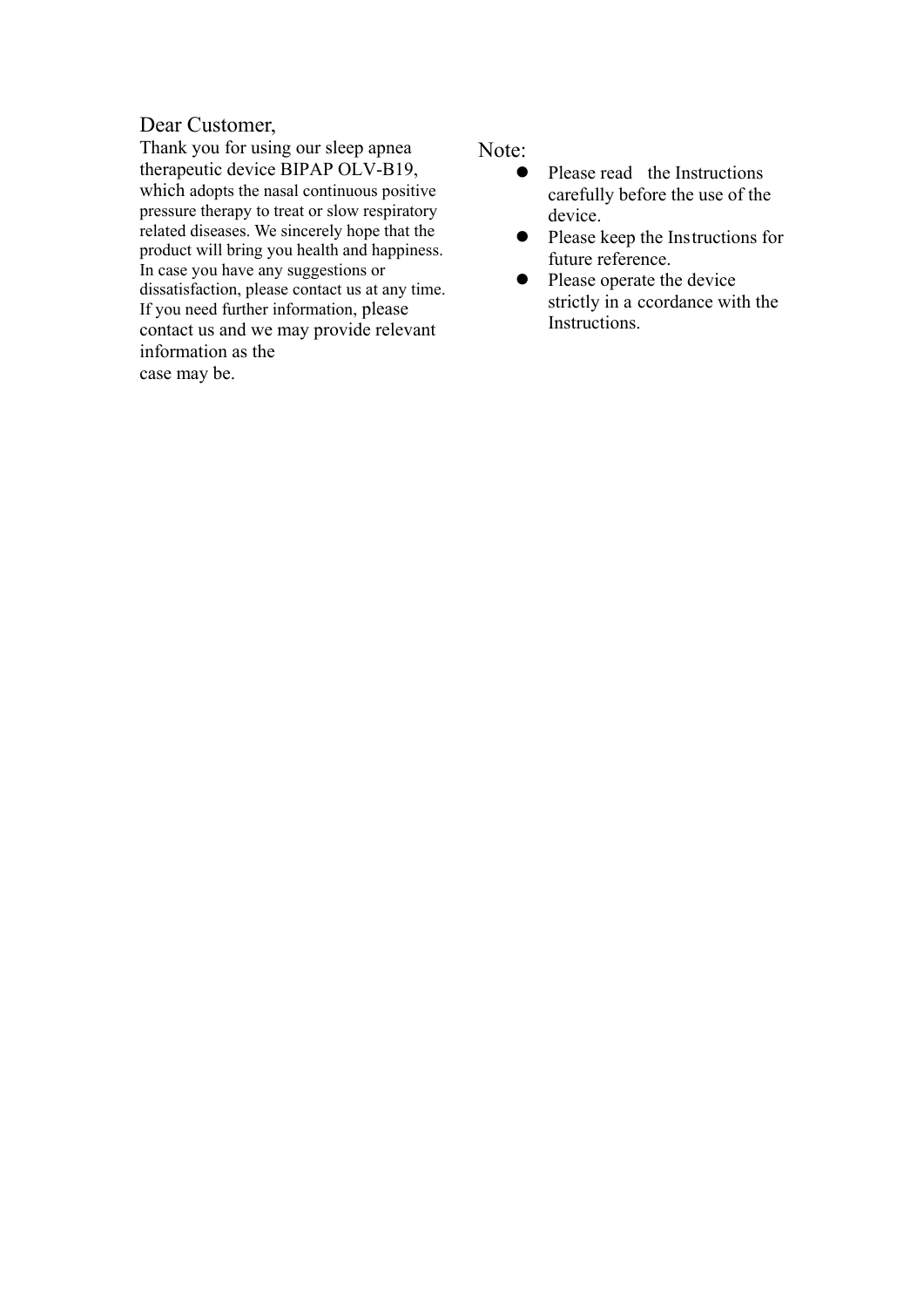# Contents

| 2.3 Power Adapter and Power Interface, Manufacturers Custom Interface 7 |     |
|-------------------------------------------------------------------------|-----|
|                                                                         |     |
|                                                                         |     |
| 2.5.1 Power Outage Alarm                                                | . 8 |
|                                                                         |     |
|                                                                         |     |
|                                                                         |     |
|                                                                         |     |
|                                                                         |     |
|                                                                         |     |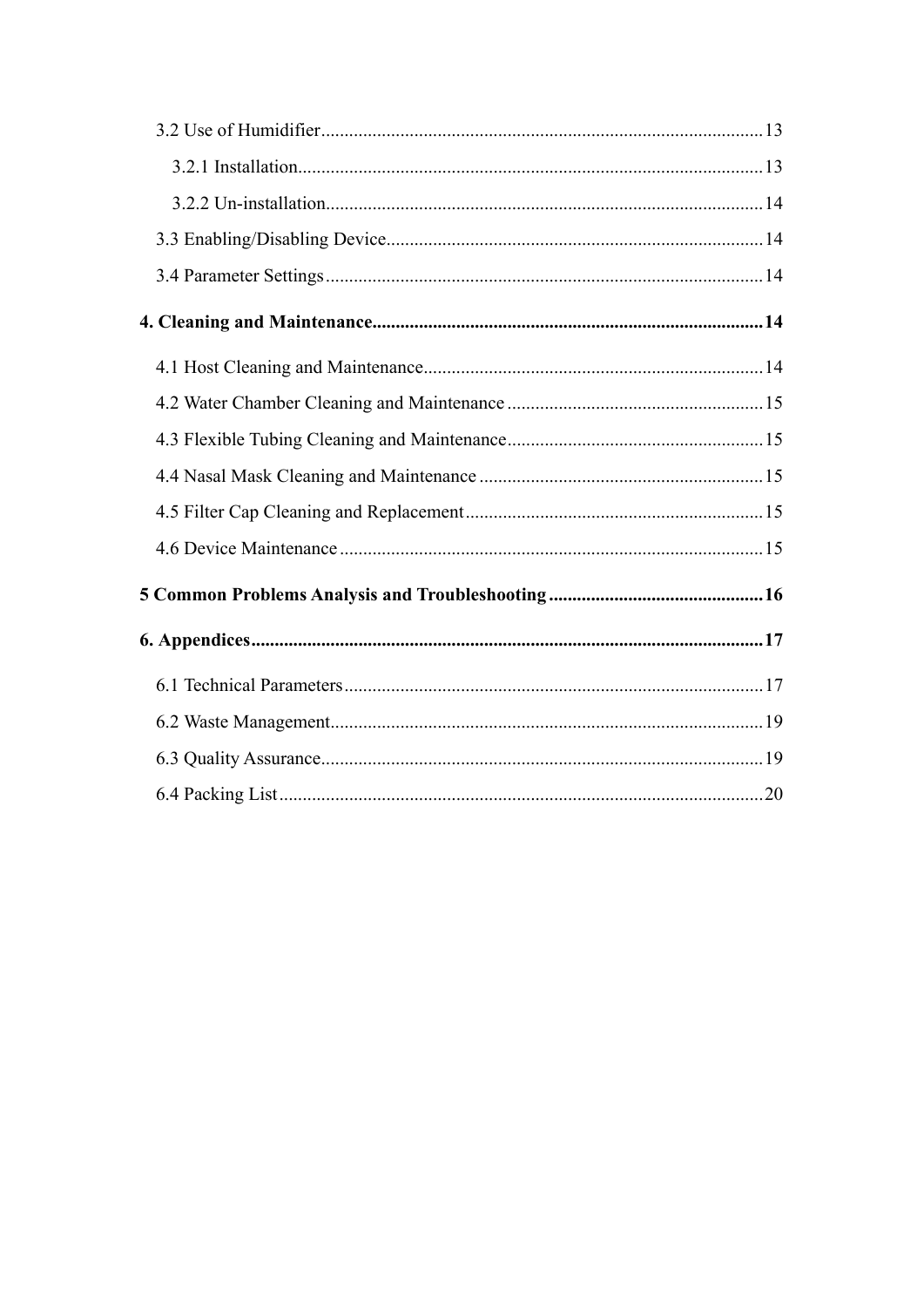# **1 Introduction**

## **1.1 Purpose of Device**

The BIPAP OLV-B19(hereinafter referred to as OLV-B19) is bilevel continuous positive airway pressure device is mainly used in the f amily and clinical treatment of obstructive sleep apnea-hypopnea syndrome (OSAHS) or respir atory insufficiency. Is to be used only on the instruction of a licensed health care professional.

The Device can be set respectively the IPAP (inspiratory positive airway pressure) and the EPAP(expiratory positive airway pressure). It performs the therapy through the corresponding airway pressure set by professionals according to different degrees of users' apnea when in use and it runs continuously.

In order to provide the user with the air with suitable temperature and humidity, avoid drying of user 's nasal mucosa and increase user comfort, the humidifier works with the host. The start and ending of the humidifier is controlled by the host, the principle of which is to make the air inhaled by the user heated and humidificated by heating the water in the humidifier.

## **1.2 Applicable Scope**

OLV-B19 is m ainly suitable for OSAHS or respira tory insufficiency patient and is not suitable for children or the user who cannot safely use it physically, sensorily or intellectually without assistance or supervision.

## **1.3 Warnings, Cautions and Contraindications**

#### **1.3.1 Warnings**

Warnings indicate that it may have potential in juries to the user or operator. Note that there are more warnings and cautions in the Instructions and please read it carefully.

- The Instructions is for reference. The descriptions in it cannot be a substitute for professional medical guidance on the use of the device.
- The operator shall completely read and understand the contents of the Instructions before using it.
- The device is not suitable for life support.
- All attachments of the device can only be recommended by Olive or related professionals.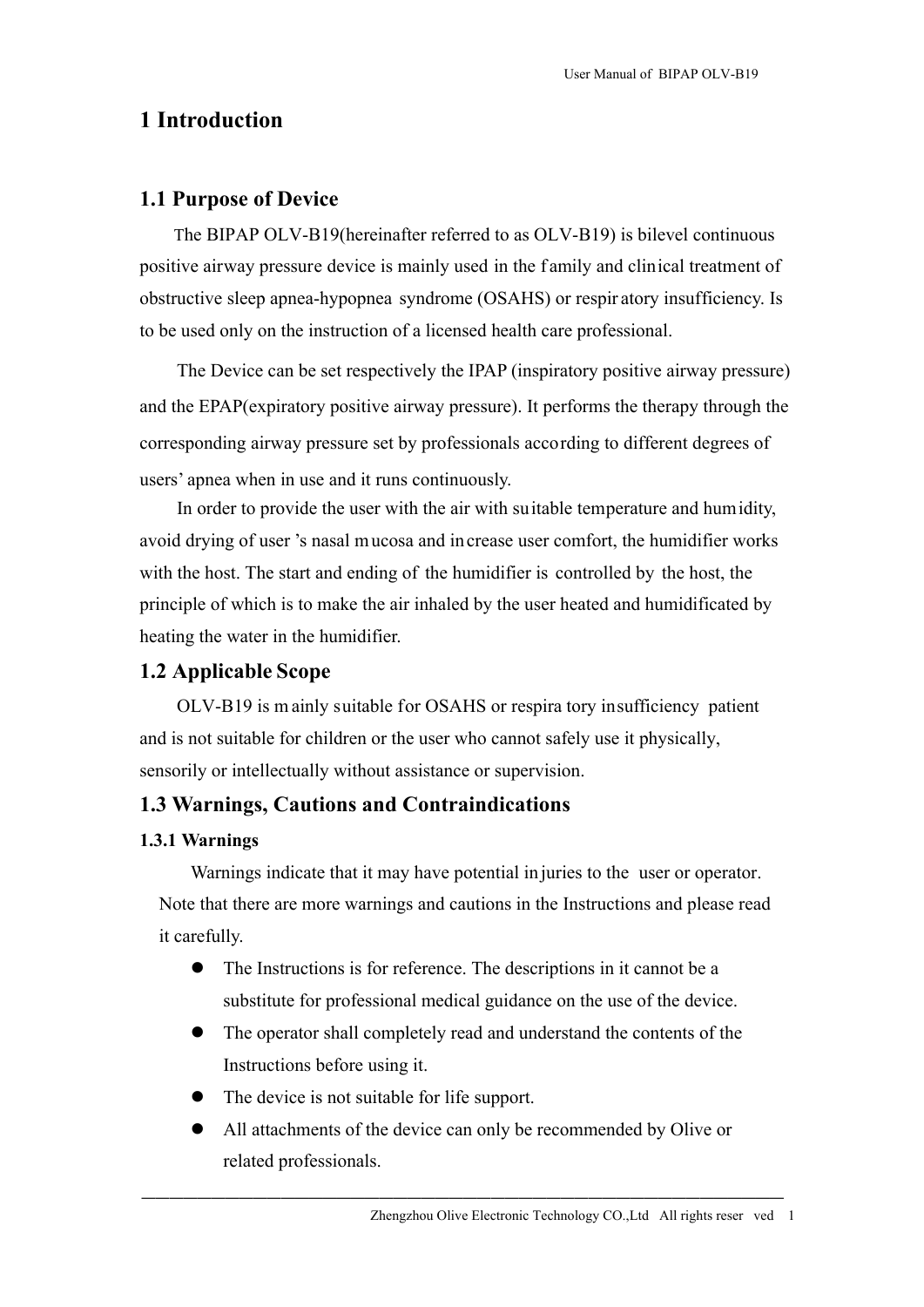- The nasal mask cannot be used until the device is booted and operates normally.
- The device must be kept dry with a smooth flexible tubing and mask exhalation port before running.
- In case of abnormality of the device found when it runs, disconnect the power immediately and empty the water in the humidifier and stop using it. Thereafter, you may contact with our company or the authorized dealer of our company to negotiate a solution.
- When there is insuf ficient fresh air in the m ask before the running of the device, the air exhaled by the user after wearing the mask may be inhaled again.
- It is not recomm ended to use the device together with oxygen, so as to avoid causing a fire.
- Do not use the device in the environment with flammable anes thetic mixture and oxygen or air or the nitrous oxide environment.
- Do not come close to the source of toxic or harmful vapors when using the device.
- Do not use the device when the room temperature is higher than 35 °C. If the dev ice is used at the room temperature higher than  $35^{\circ}$ C, the air temperature may be higher than 41℃, which will cause airway irritation or damage.
- Do not operate the device in direct sunlight or the environment near a heating device. Otherwise, the air temperature output from the device will rise.
- In case of the sleep apnea again, please contact with healthcare professionals.
- In case of any inexplainable changes found during the device operation, unusual or harsh sound from the device, or the enclosure damaged, turn off the power immediately and empty the water in the humidifier and stop using it. Thereafter, you may contact with the authorized dealer of our company to negotiate a solution.
- Repairs and adjustm ents m ust be performed by our company or the maintenance personnel authorized by our company. The unauthorized repairs and maintenance may lead to injury, voidness of warranty or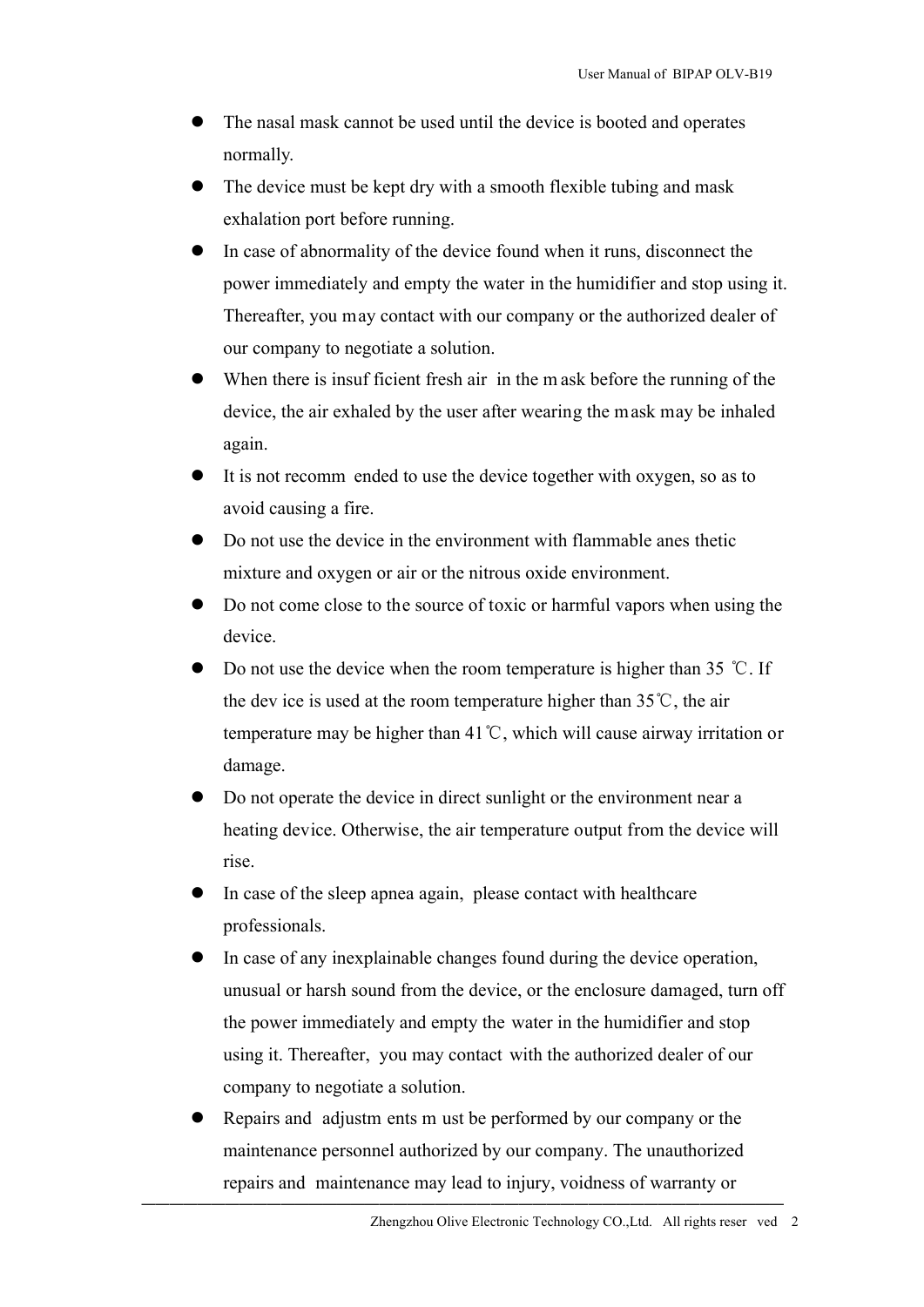significant economic losses.

- Regularly check whether wires or cables are damaged or worn. In case of any damage, please stop using and replace it.
- Disconnect the power plug before clean ing the device to avoid electric shock. Do not immerse the device in any liquid.
- Place the h ost in a position lower than the user mask when using the device, to prevent the water condensed in the flexible tubing from possibly flowing into the user nasal cavity, resulting in user suffocation.
- If the humidifier leaks or is damaged, do not use the device. It cannot be continued to use until the replacement of the damaged part.
- Do not contact the heater plate until the device power is turned of f and the heater plate cools down.
- Do not add the water above  $35^{\circ}$  in the water chamber.
- Do not splash the water in the device when installing the water chamber in the host.

#### **1.3.2 Cautions**

Cautions indicate it may damage the device. Note that there are more warnings and cautions in the Instructions. Please read it carefully.

- Please boot the device and then put on the mask before using the device;
- $\bullet$  If the device is exposed at a too-high or too-low temperature previously, make it return to the room temperature (operating temperature) before therapy. Do not operate the device beyond the range of non-operating temperature.
- Do not immerse the device in any liquid, or allow any liquid to enter the enclosure or the filter cap at the inlet. Do not place the device in or above a container where the water may retain.
- The condensation water may damage the device. Be sure to enable the device to reach the room temperature before use.
- The normal operation should require a properly installed and undamaged air inlet filter cap.
- The smoke generated by smoking will make the tar gathe ring on the outer shell, resulting in the failure of the device.
- If the liquid splashes on the heater plate, disconnect the power and then use it again after the device is drained and dried.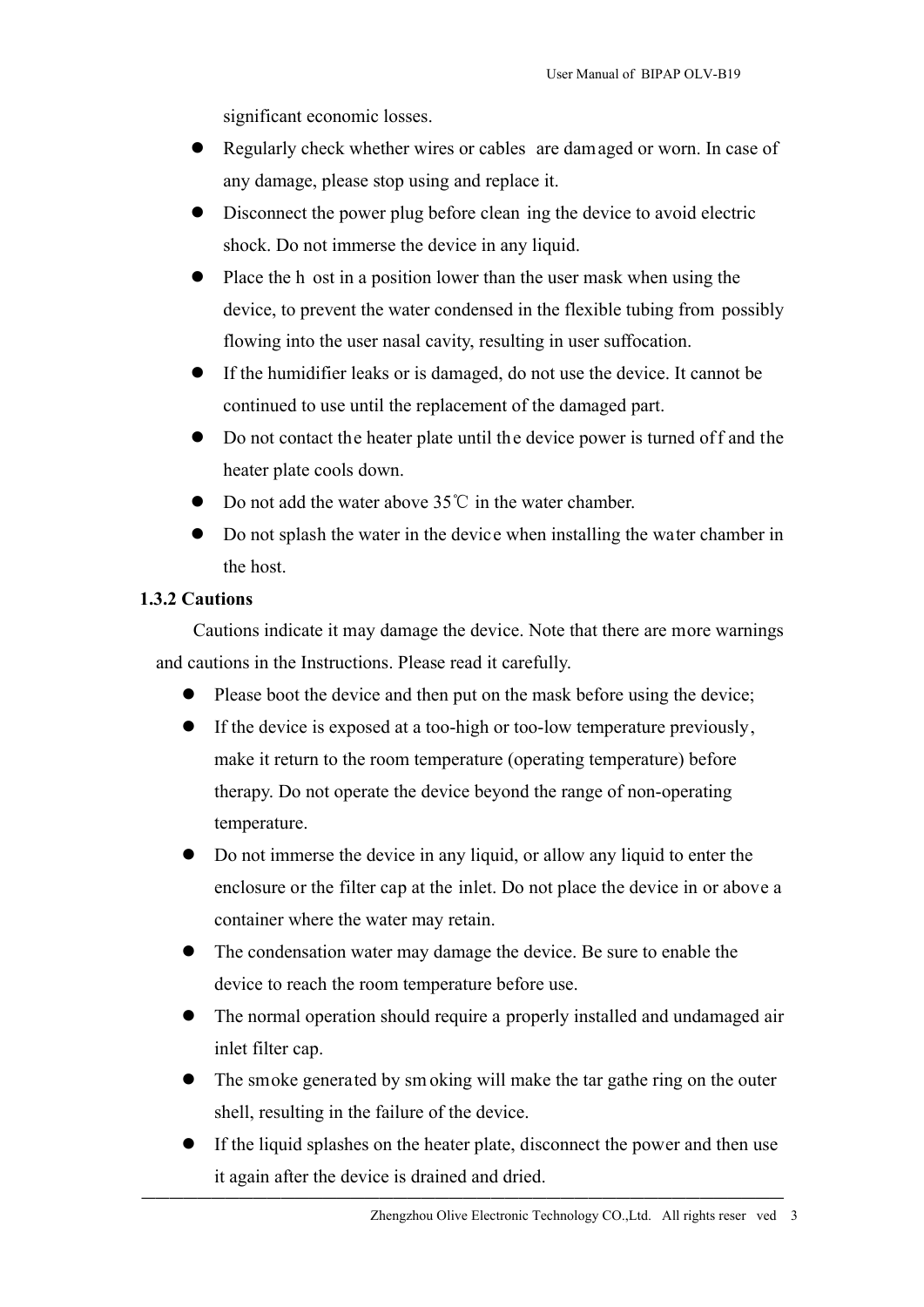- Take preventive measures to avoid device damages due to water.
- Only distilled or pure water can be used in the water chamber. Other liquid may damage the humidifier and device and even endanger the user.
- Do not exceed the maximum water level marked in the water chamber when adding water into the water chamber.
- Do not splash the water in the device chamber when ins talling the water chamber in the device.
- Do not tilt the device, so as to prevent the water in the water chamber from flowing back to the device. If it happens, please disconnect the power and stop using it.

#### **1.3.3 Contraindications**

When evaluating relative risks and benefits of using the device, clinicians should be aware that the pressure provided by the device may be up to 20cmH20. In case of a single fault, the max pressure should be not more than  $30 \text{cm H}_2$ . Studies have shown that some patients with the following circumstances may not be suitable for the therapy with the device.

- Bullous lung disease
- Pneumothorax
- Pneumomediastinum
- Serious lack of effective circulating blood volume with shock
- The one in a com a or disturbance of consciousness and unable to cooperate with or accept the nasal mask treatment
- Lots of respiratory secretions and coughing, weak breathing independently
- Pathological hypotension
- Pneumothorax when using nasal continuous positive airway pressure. Be careful when making prescriptions for the following susceptible patients with the treatment by the sleep apnea therapeutic device: cerebrospinal fluid (CSF) leakage, cribriform plate malformation, brain trauma history and / or pneumothorax. (Chest 1989;96:1425-1426)

Those with symptoms of sinusitis or otitis m edia should be not suitable to adopt the positive airway pressure treatment. Patients with upper airway obstruction and alcoholics should be not suitable to adopt it. In case of any questions about the treatment, please contact your doctor.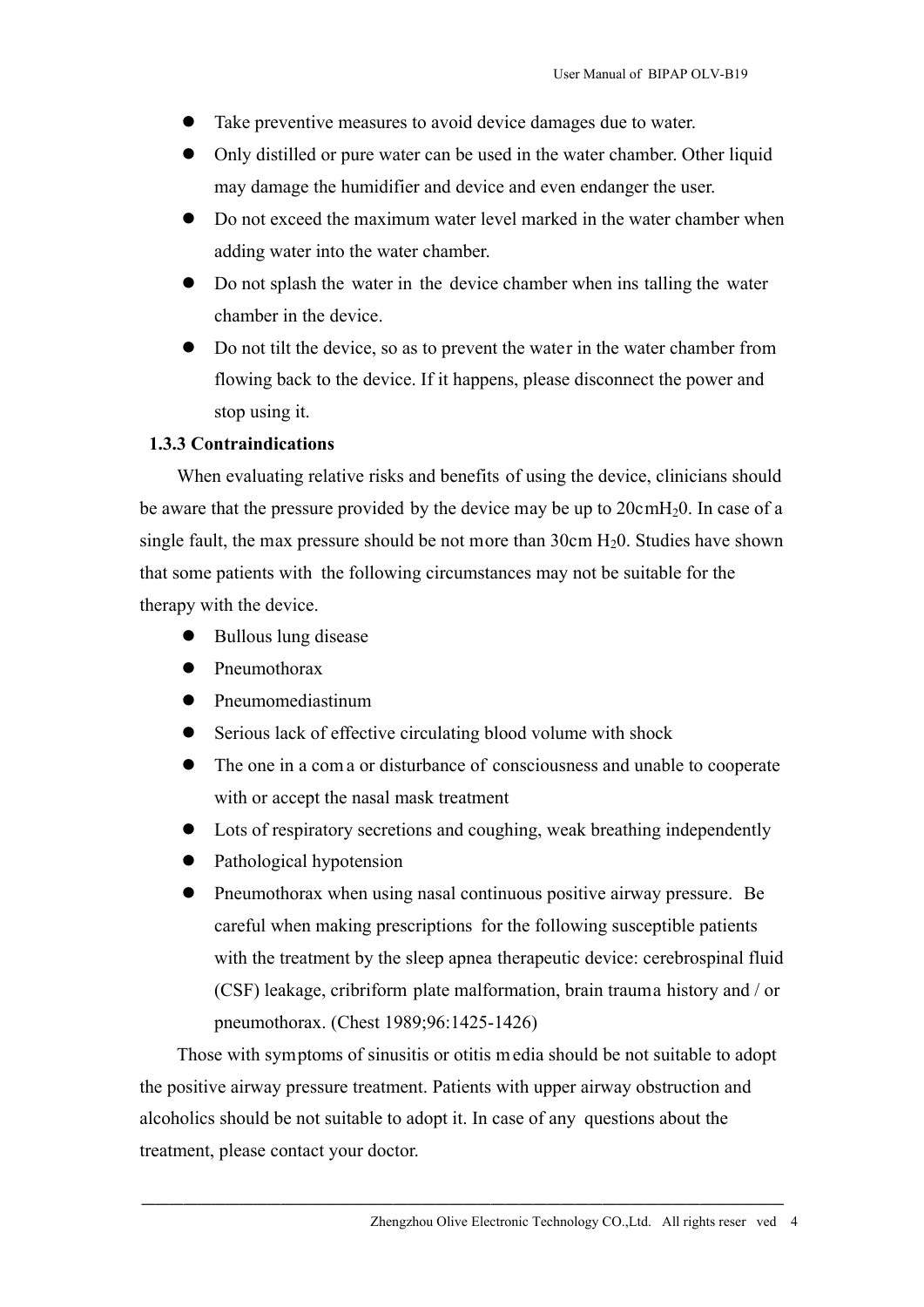## **1.4 Device Components and Descriptions**

## **1.4.1 Device Components**



Fig.1-1 Device Components

## **1.4.2 Device Host Composition**

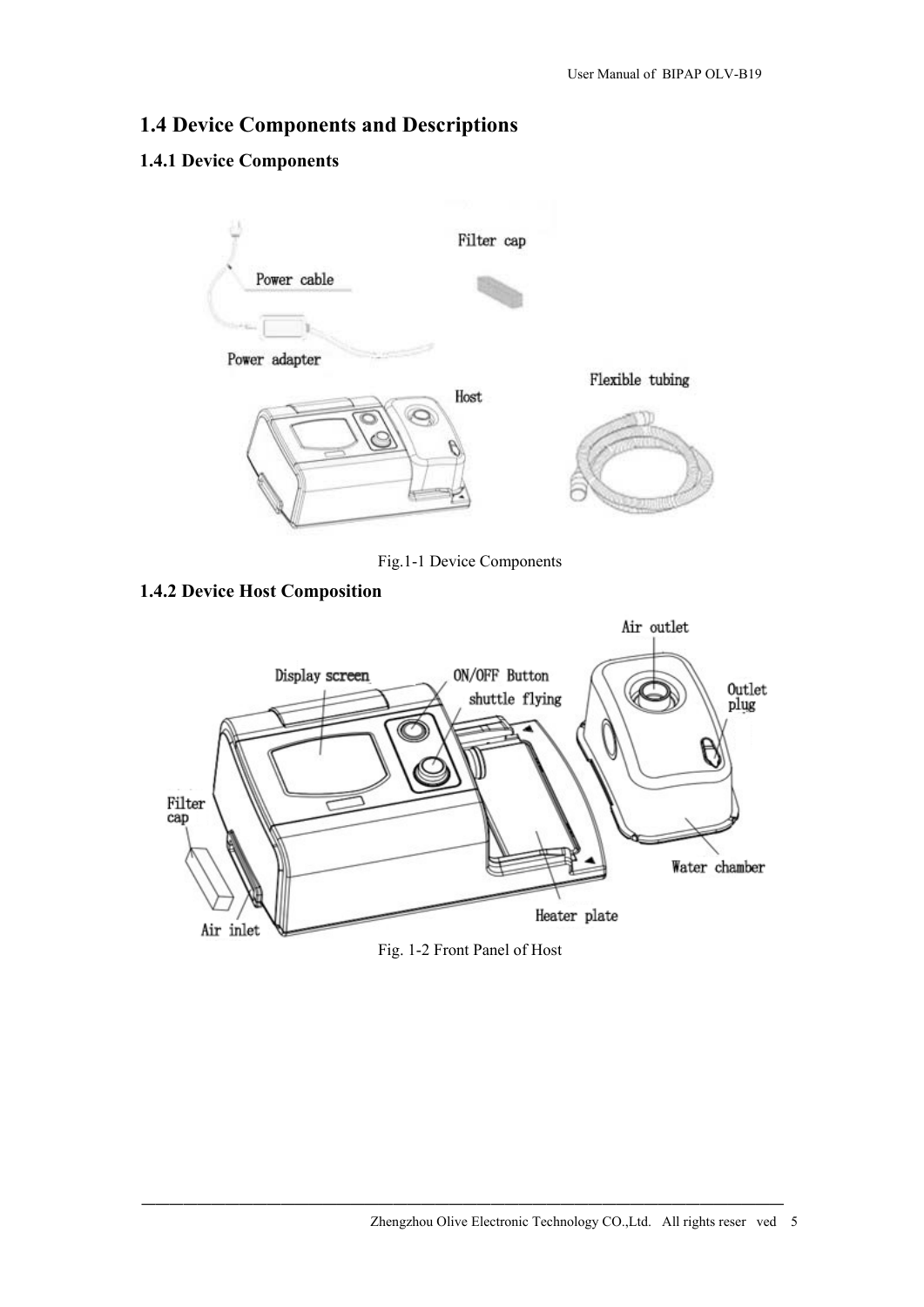## **1.5 List of Terms**

Terms and abbreviations in the Instructions are as follows:

| Term/Abbreviation | Definition                                                 |
|-------------------|------------------------------------------------------------|
| shuttle flying    | Able to be rotated clockwise or counterclockwise and be    |
|                   | pressed.                                                   |
| ON/OFF button     | Enable the device in a booting or standby state            |
| booting state     | The host motor works; the humidifier works as set by the   |
|                   | user. The device turns to the state of providing fresh air |
|                   | for the user.                                              |
| Standby state     | The host motor stops working. If the humidifier is on,     |
|                   | turn it off.                                               |

# **1.6 List of Symbols**

There are the following symbols on the device.

| Symbol | Definition                                                                                                                                                              |
|--------|-------------------------------------------------------------------------------------------------------------------------------------------------------------------------|
|        | BF-type application part                                                                                                                                                |
|        | Class II (double insulation)                                                                                                                                            |
|        | Caution                                                                                                                                                                 |
| IPX1   | Degree of Protection Against Ingress of Water                                                                                                                           |
|        | In line with the Y aste Electrical and Electronic<br>Equipment /the Restriction of the Use of Certain<br>Hazardous Substances in Electrical and Electronic<br>Equipment |
|        | The surface is hot. Be careful.                                                                                                                                         |

──────────────────────────────────────────────

There is the following symbol in the Instructions.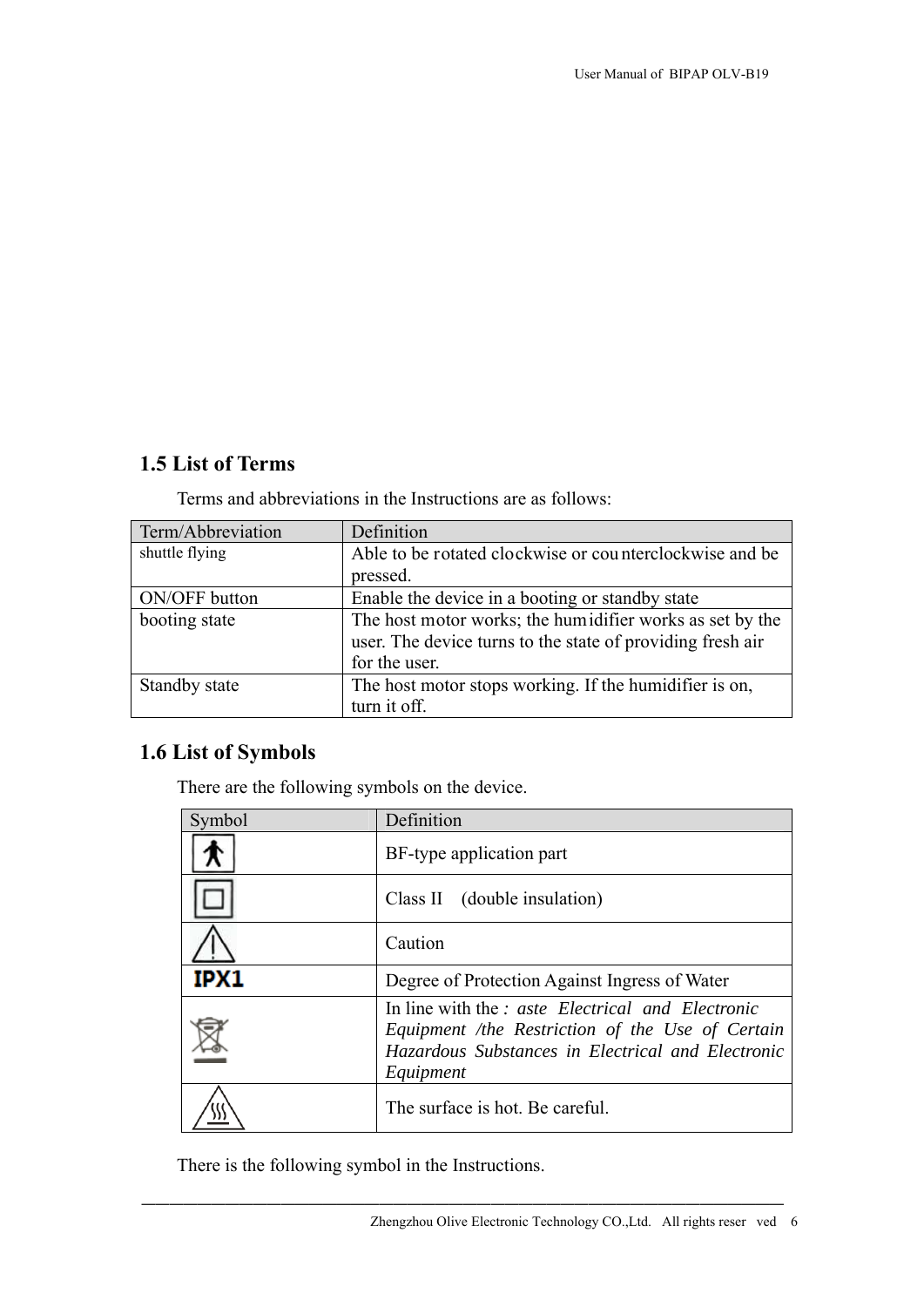| Symbol | Definition         |
|--------|--------------------|
|        | Warnings, cautions |

## **2. Features**

## **2.1 Buttons**

1. ON/OFF button: It may turn on or off the device and close alarms. If the device is connected to the power, the ON/OFF button indicator will be on.

2. Shuttle flying: It can be rotated clockwise/countercl ockwise or be pressed. When it is rotated clockwise, it may move to the next focus on the current interface or enlarge the parameter or come to the next parameter. When it is rotated counterclockwise, it may move to the previous focus on the current interface or diminish the parameter or come to the previous parameter. Press the shuttle flying, it may perform the functions indicated by the current focus, or enter / edit the interface/control.

 $\triangle$  Do not remove the shuttle cap. The m etal rod in the shuttle m ay contact the external current, resulting in the dam age of the host. If the shuttle cap falls off, you may contact the dealer or us to purchase a new shuttle cap.

 $\triangle$  In case of the button failure, you may contact the dealer or us to consult for a solution.

 $\triangle$  After the screen back light is turned off, press any button to activate the screen backlight. Such a press on the button will not cause any operation.

## **2.2 Display Screen**

A LCD display screen is adopted in the device to m ainly show current device parameters and states to the user and operator. Please refer to Chapter 3 Device Operation for more interface operation.

 $\triangle$  If the display does not work normally, please contact us or the dealer for repair.

# **2.3 Power Adapter and Power Interface, Manufacturers Custom Interface**

1. The power adapter is mainly to transfer the external power (electric supply) into the voltage and current required for the operation of the device.

- $\triangle$  Please use the power safely at the power connection part.
- $\triangle$  Please adopt an appropriate power adapter socket when using the device in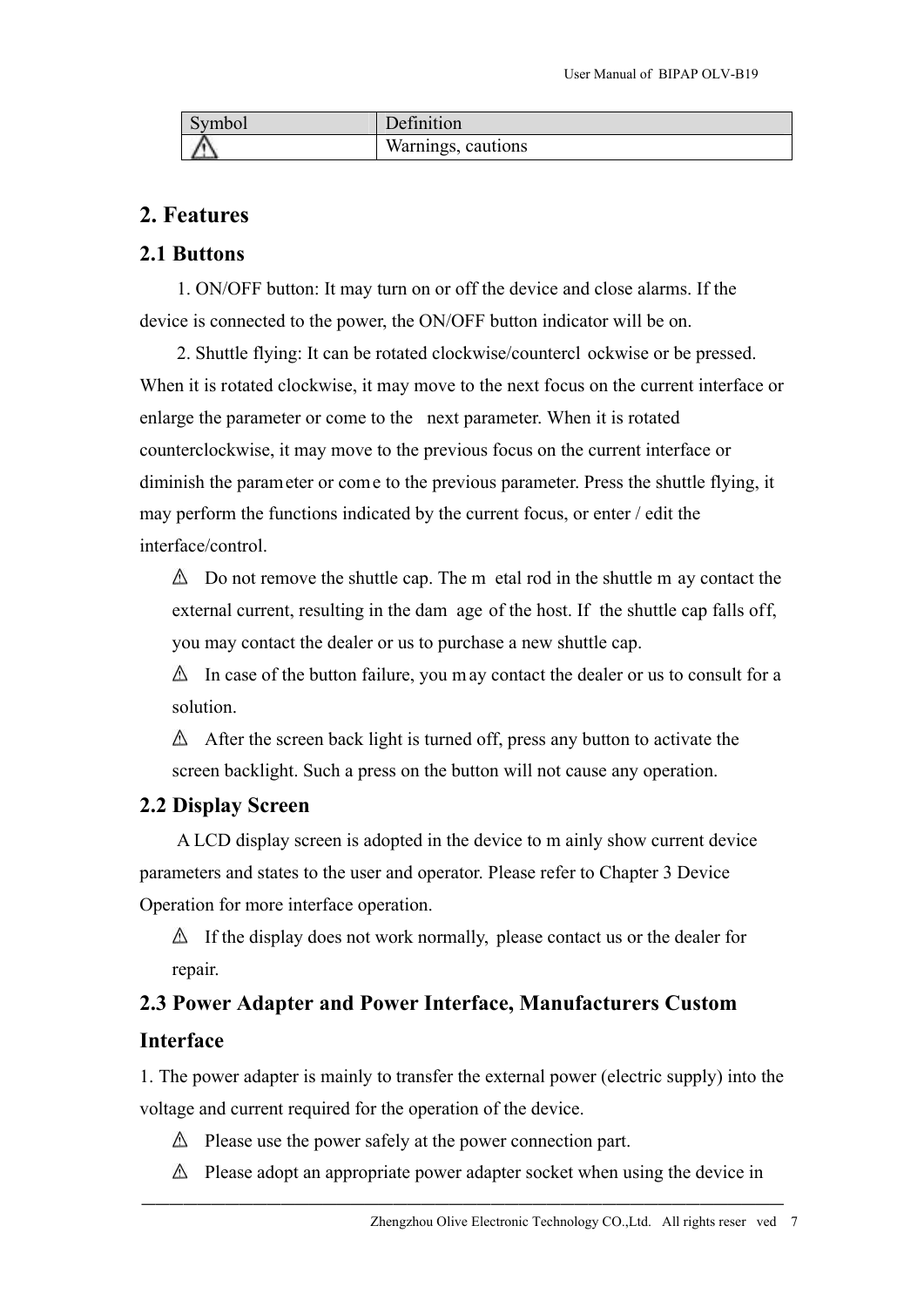other countries.

 $\triangle$  Do not block the power connector or splash any liquid, shorten the circuit and touch the power connector.

 $\triangle$  Please unplug the power from the external power connector and the device power connector and put it in a safe place when the device is not used.

 $\triangle$  When the power is connected to the ex ternal electric supply, do not touch the power outlet or make the power outlet contact with or placed in any metal, liquid, flammable gases or other items that may cause danger. Please connect it to the power connector when using the device and disconnect the device when not using it.

2. The m anufacturers' custom interface is mainly the one the manufacturer use to maintain the device.

 $\triangle$  Do not block, short the circuit or splash the liquid.

#### **2.4 Humidifier Function**

The humidifier is mainly to provide the user with the air with a suitable temperature and humidity by heating the water in the water chamber. If you don' t need the humidification function, you may turn off the humidifier. Please refer to 3.4 for how to turn on and off the humidifier.

A See 1.3 W arnings, Cautions and Contraindications for more precautions of the humidifier.

### **2.5 Warning Function**

#### **2.5.1 Power Outage Alarm**

In the booting and using process of the device, in case of power outage, the user may re-inhale the exhaust air when the nasal mask is not removed. Therefore, if the power failure occurs in a booting state when in the normal use of the system, the system, the system will provide an audible alarm by buzzer with a duration greater than or equal to 30 seconds. During the alarm, press the ON/OFF button, or turn on the device again, and the alarm will stop. After it is turned on again, the system will enter the normal state.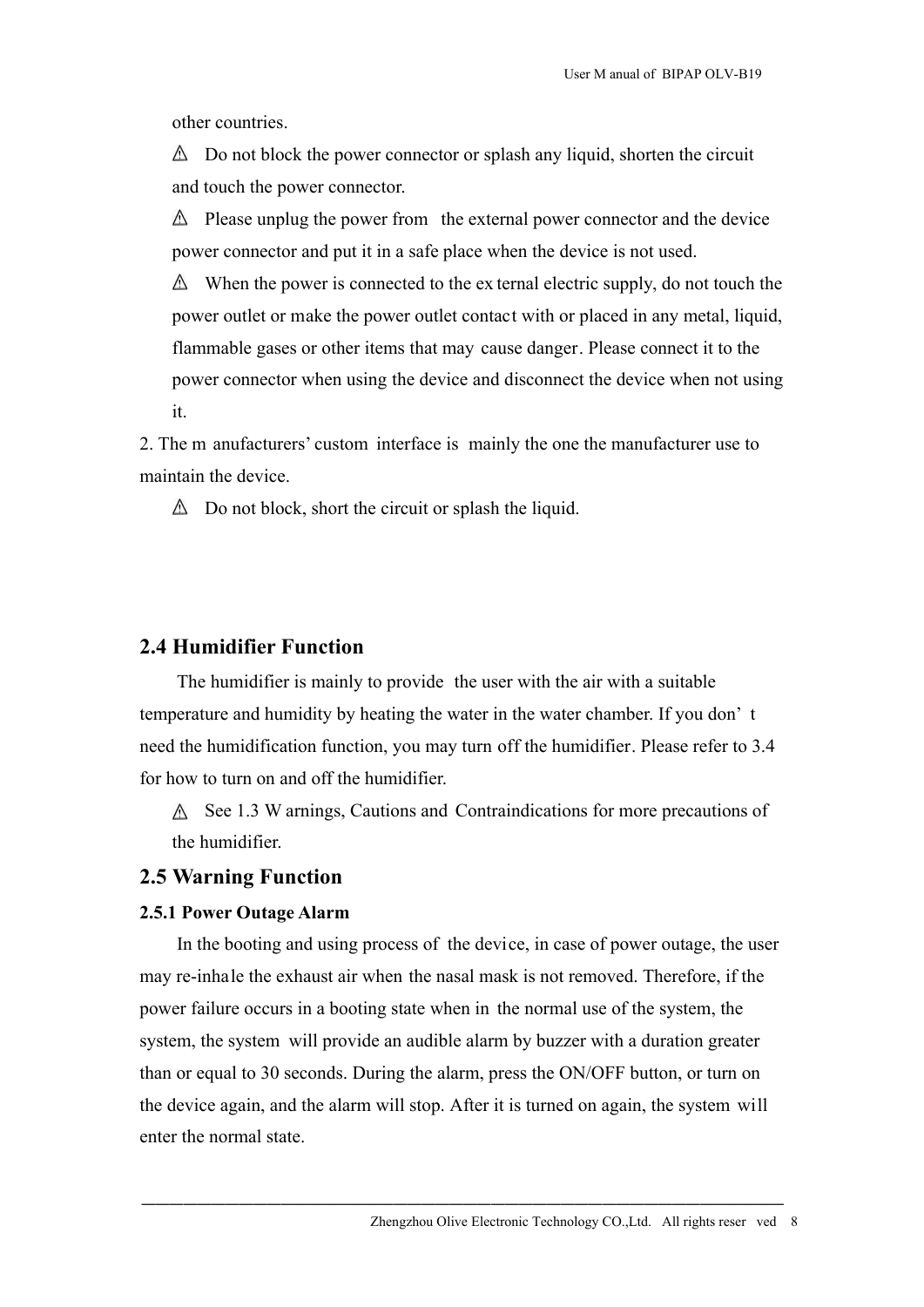## **2.6 Interface**

#### **2.6.1 Main Interface and Sub-interface**

The device has one main interface and five sub-interfaces, as shown in Fig.2-1 to 2-15.



图 2-9 Working Mode Sub-interface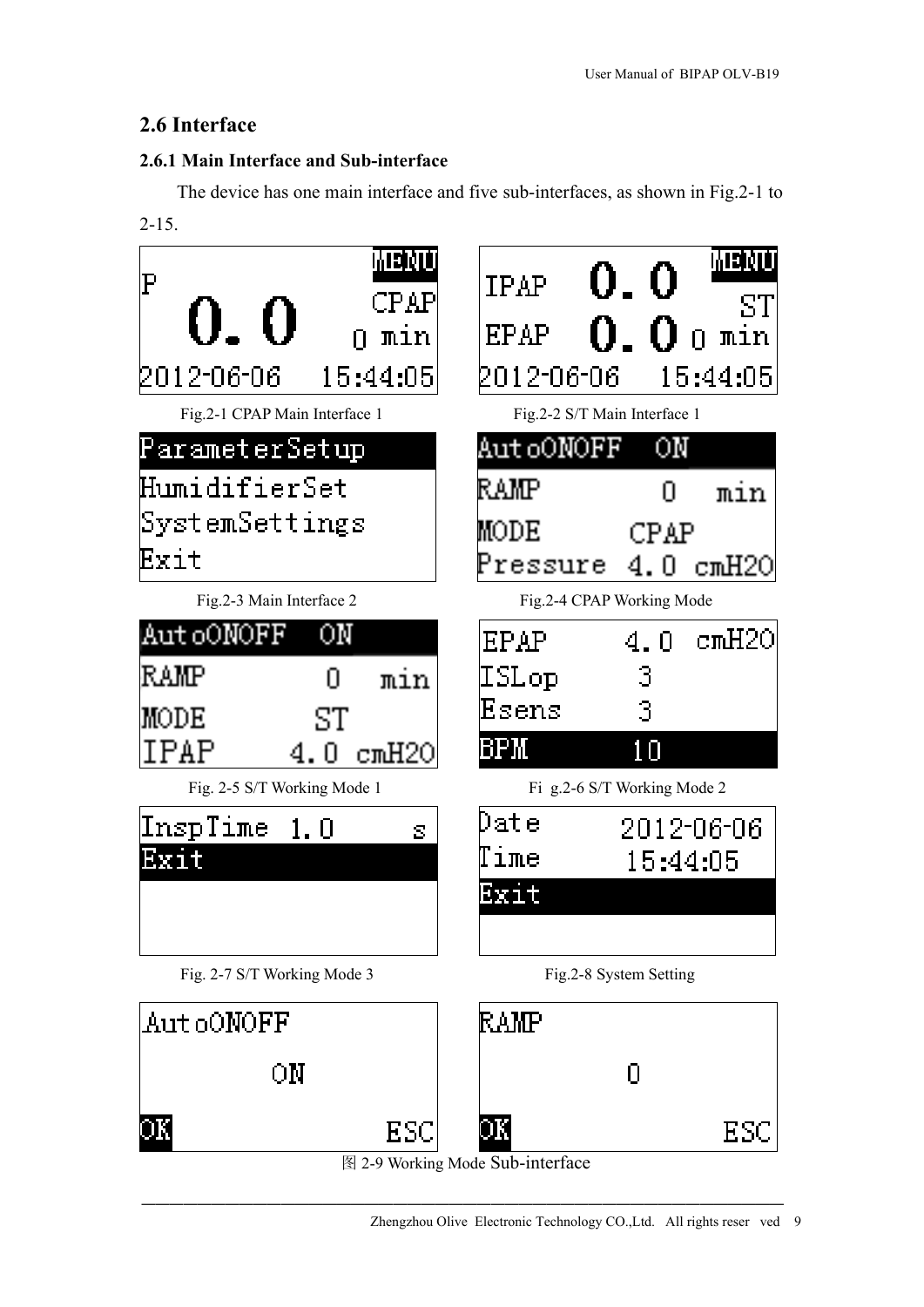

| Humidifier n LV | Humidifier |  |
|-----------------|------------|--|
| Exit            |            |  |
|                 |            |  |

Fig.2-14 Humidifier Setting Interface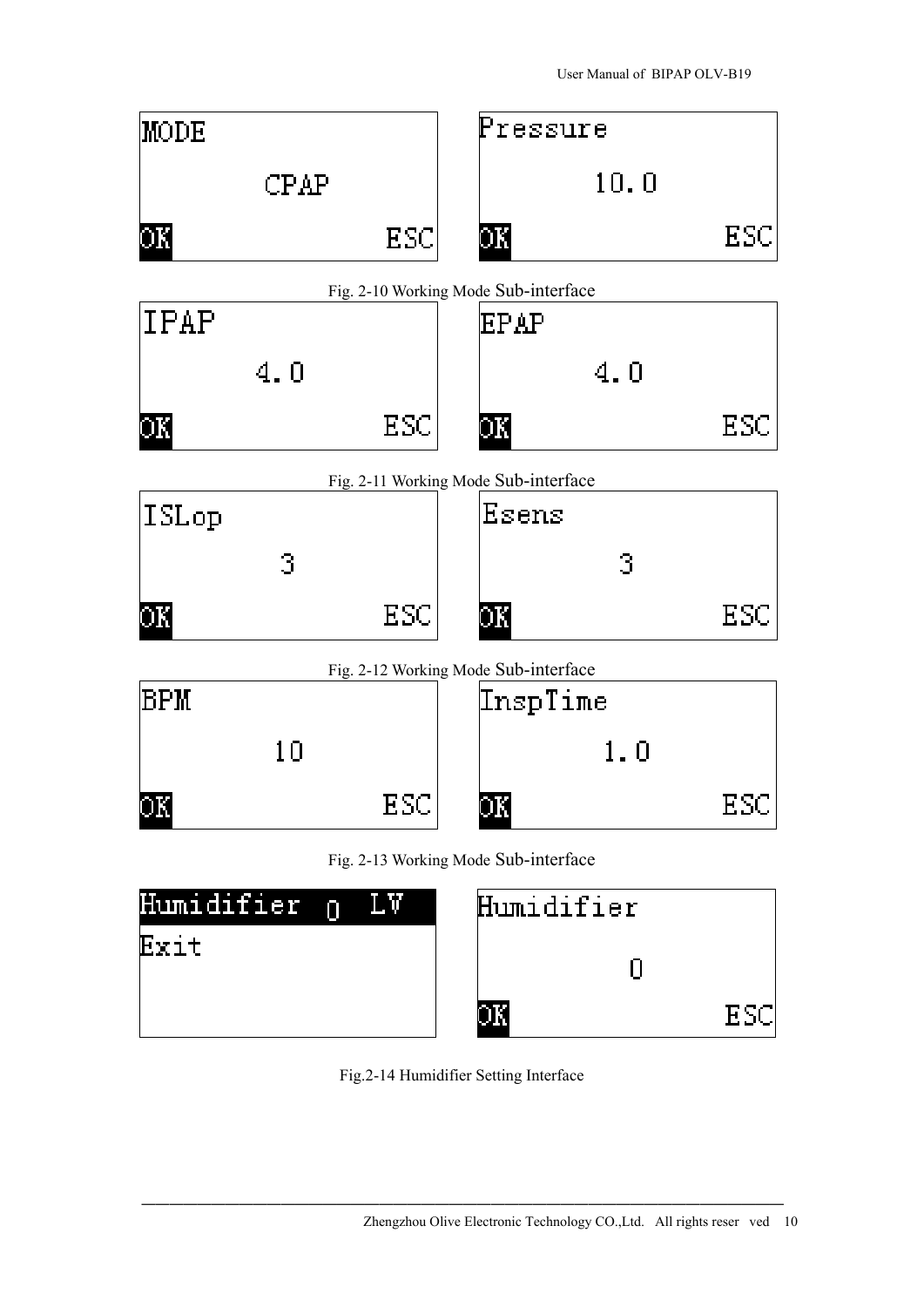

Fig.2-15 System Setting Sub-interface

#### **2.6.2 Interface Small Icon**

There are following small icons on the interface.

| Icon   | Description                                                   |
|--------|---------------------------------------------------------------|
| $\div$ | Indicating USB connecting the device                          |
| Ш      | Indicating that the humidifier has been booted and is heating |
| л,     | Indicating the motor has been booted and is running           |
|        | Indicating that the Ramp has been booted.                     |

## **2.7 Flexible Tubing, Nasal Mask, Headgear**

 $\triangle$  See 4.3 for the maintenance and cleaning of the flexible tubing, nasal mask and headgear.

 $\triangle$  In case of any damage to the flexible tubing, nasal mask and headgear, or the deadline is exceeded, please replace them immediately.

# **3. Device Operation**

## **3.1 Device Inspection and Connection Method**

When connecting to the device, inspect it according to the following sequence before using it.

1. Inspect whether the power supply is damaged or it is possible to cause the power leakage.

2. Inspect w hether the filter cap has obvious dust and replace it immediately in case of any dust.

3. In case of any da mage to the flexible tubing, nasal m ask and headgear, or the deadline is exceeded, please repace them.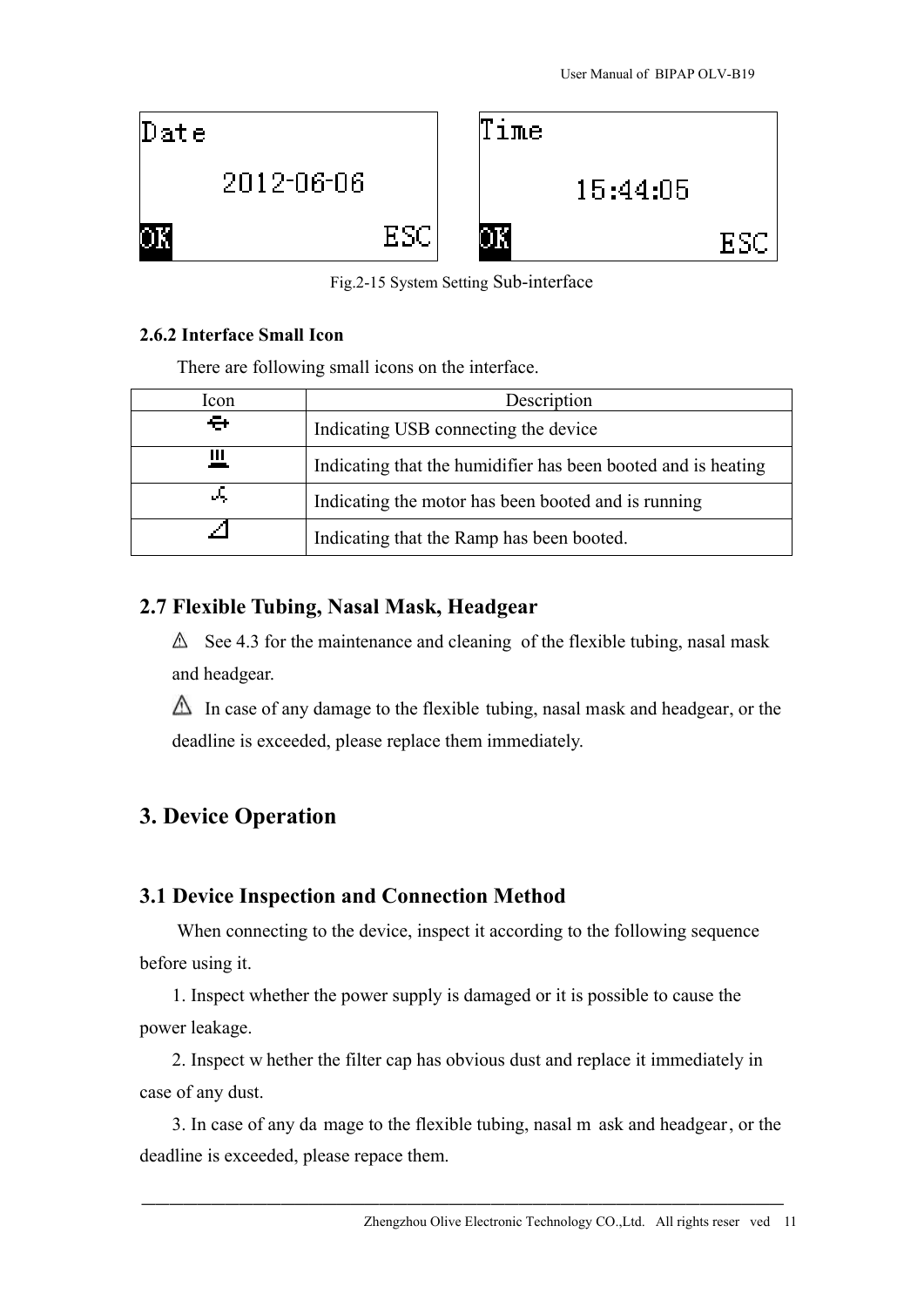4. If the water chamber cracks, leaks or deforms, please replace it.

5. Inspect whether the power supply interface is blocked or shorted.

6. Inspect whether there is a shuttle flying cap.

7. Inspect whether the host is damaged. The damage may cause the user inhaling the unfiltered gas.

8. Inspect whether there are foreign objects in the water chamber.

Refer to the following figure for the connection method.



1. Push the water chamber into the host. Please refer to 3.2 Use of Water Chamber.

2. Connect one end of the flexible tubing to the water chamber outlet while the other end to the nasal mask inlet.

3. Put the filter cap into the host inlet.

4. Plug the power adapter into the socket not controlled by the wall switch.

5. Start up the device and wait for more than 10 seconds to exclude the exhaust gas in the dead space of the host and pipes.

6. Put on the mask to use the device.

 $\triangle$  Place the device on a solid and flat surface near the place where it is easy to approach but not easy to fall off and is lower than the sleep position.

 $\triangle$  Ensure that the device inlet is not shaded by beddings, curtains or other objects.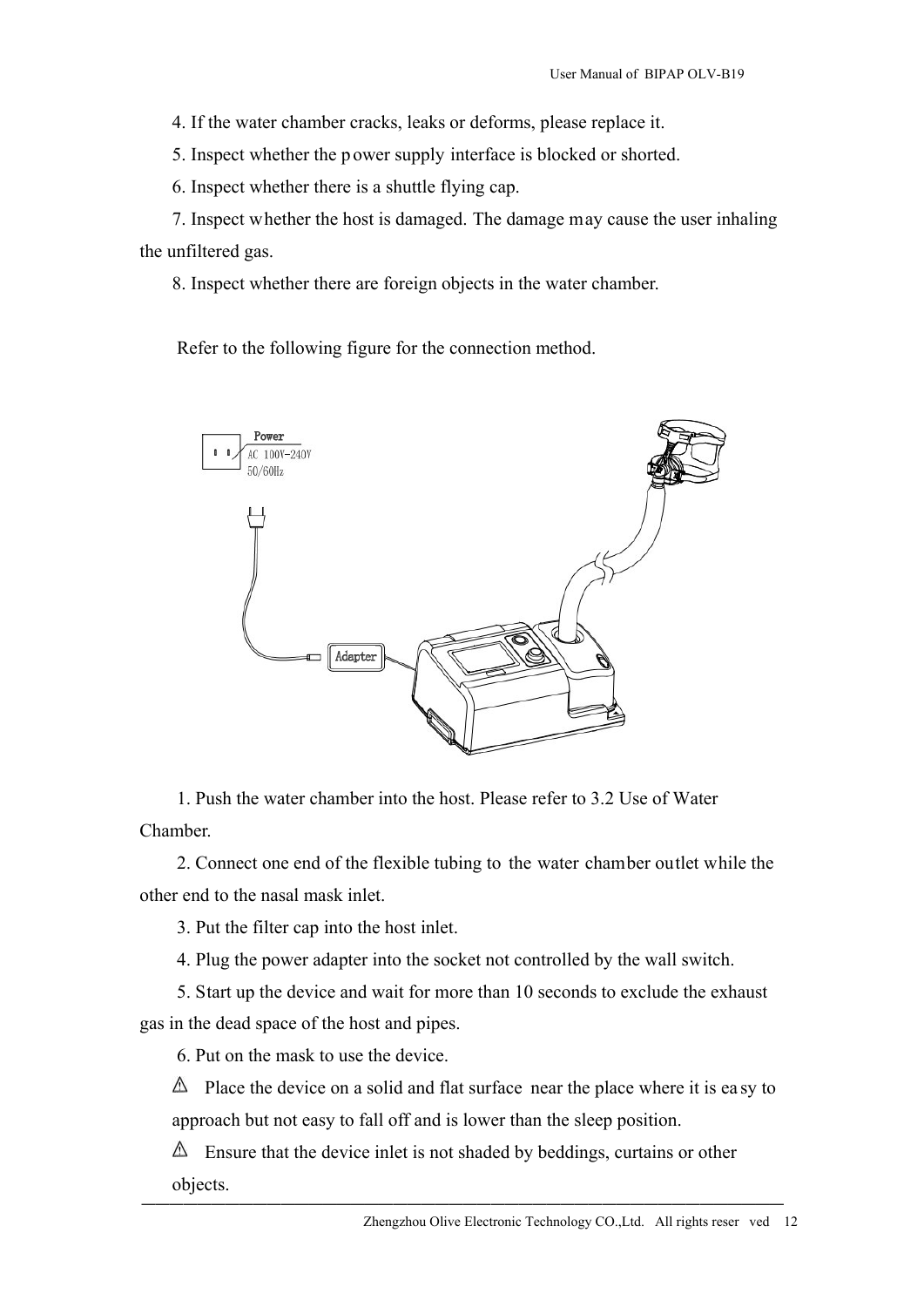$\triangle$  Make sure that the air surrounding the device can flow freely, so as to facilitate the system to provide better gas to the user.

 $\triangle$  Ensure that the device is far away from any heating or cooling equipment (such as mandatory vent, radiator and air conditioning, etc.).

 $\triangle$  Do not place the device directly on a carpet, fabrics or other flammable materials.

 $\triangle$  Do not place the device in or on a container where the water may retain.

 $\triangle$  Make sure that the drainage hole in the bottom of the device is not blocked.

 $\triangle$  Take preventive measures to prev ent the device from being damaged due to water.

 $\triangle$  Do not start up the device before installing the water chamber.

 $\triangle$  Do not move the device when there is water in the water chamber, to prevent the water splashing into the host or flexible tubing.

## **3.2 Use of Humidifier**

#### **3.2.1 Installation**

1. Refer to 4.2 Water Chamber Cleani ng and Maintenance before use for cleaning the water chamber.

2. Use a funnel to add distilled or pure water in the water chamber in case the humidification is required.

> $\Delta$  It is recomm ended adding suitable wa rm water in the winter. The water temperature should not exceed 35℃.

 $\triangle$  The water added should not exceed the maximum water level.

 $\triangle$  Please turn off the humidifier if the water runs out when the humidifier runs or stop operating and add the water again. Do not add water when the humidifier in a dry heating condition. Please asd the water when the humidifier cools down to the room temperature.

 $\triangle$  Be careful to not splash the water in the host when adding water.

3. It is recommended to directly push the water chamber into the host with the host facing up.

> $\triangle$  Please push in the water chamber completely so as to meet the host outlet.

──────────────────────────────────────────────

 $\triangle$  Do not touch the heater plate.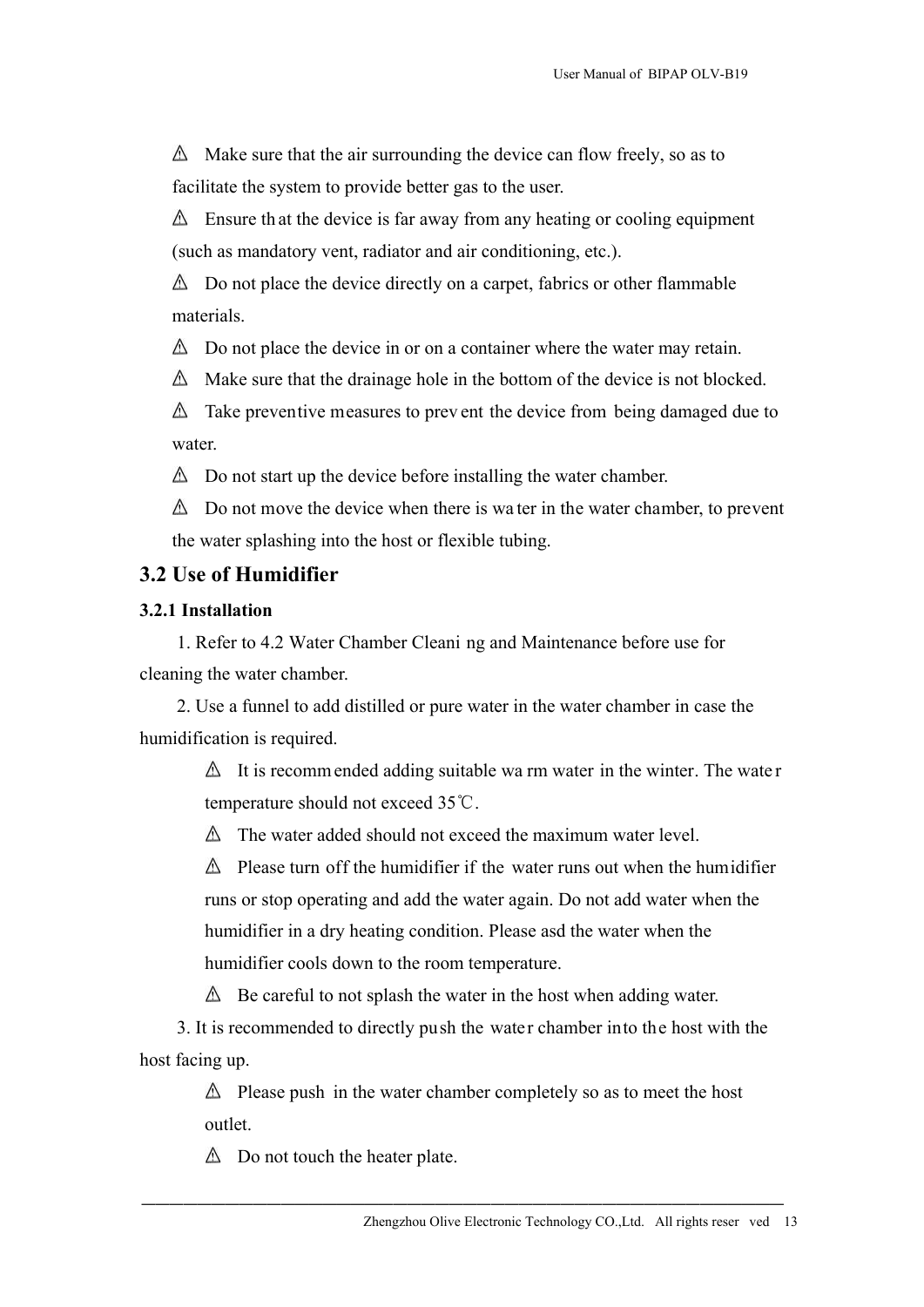$\triangle$  Do not tilt the water chamber.

#### **3.2.2 Un-installation**

Refer to Clause 3 of 3.2.1 Pushing Method to take out the water chamber.

#### **3.3 Enabling/Disabling Device**

Press the on/off button to start up the device after prop erly installing the device. Press the on/off button to turn off the device in the operation.

 $\triangle$  Please refer to 3.1 and 3.2 before starting up the device.

 $\triangle$  Please disconnect the power from the socket when turning off the device.

 $\triangle$  Turn off the device, uninstall the water chamber and empty the water in the water chamber.

#### **3.4 Parameter Settings**

Refer to 2.6.1, you may find the position of the parameter that you need to set and then modify it.

E.g.: Modifying pressure 4cm  $H_2O$  as 5cm  $H_2O$  (if you are on the main interface currently, the focus should be on the icon of the parameter settings).

Press the shuttle flying -> rotate the shuttle clockwise once -> press the shuttle flying -> rotate the shuttle clockwise once (the clockwise rotati on increases pressure while the counterclockwise decreases pressure. You may set the max as  $20 \text{cm}H_2\text{O}$ while the min as  $4 \text{cm} H_2\text{O}$  with the increase step as 0.5 c mH<sub>2</sub>O) -> press the shuttle flying (save and exit parameter settings).

E.g.: Setting the time 09:37: 15 as 09:37:20 (if you are on the main interface currently, the focus should be on the icon of the relevant parameter setting of the system).

Press the shuttle flying -> ro tate the shuttle counterclockwise once-> press the shuttle flying -> rotate the shuttle clockwise twice -> press the shuttle flying into edit mode -> rotate the shuttle clockwise for five times -> press the shuttle flying and exit the edit mode.

### **4. Cleaning and Maintenance**

#### **4.1 Host Cleaning and Maintenance**

- 1. Disconnect the device power supply.
- 2. Use clean water or neutral deter gent to soak a cloth and then wipe the front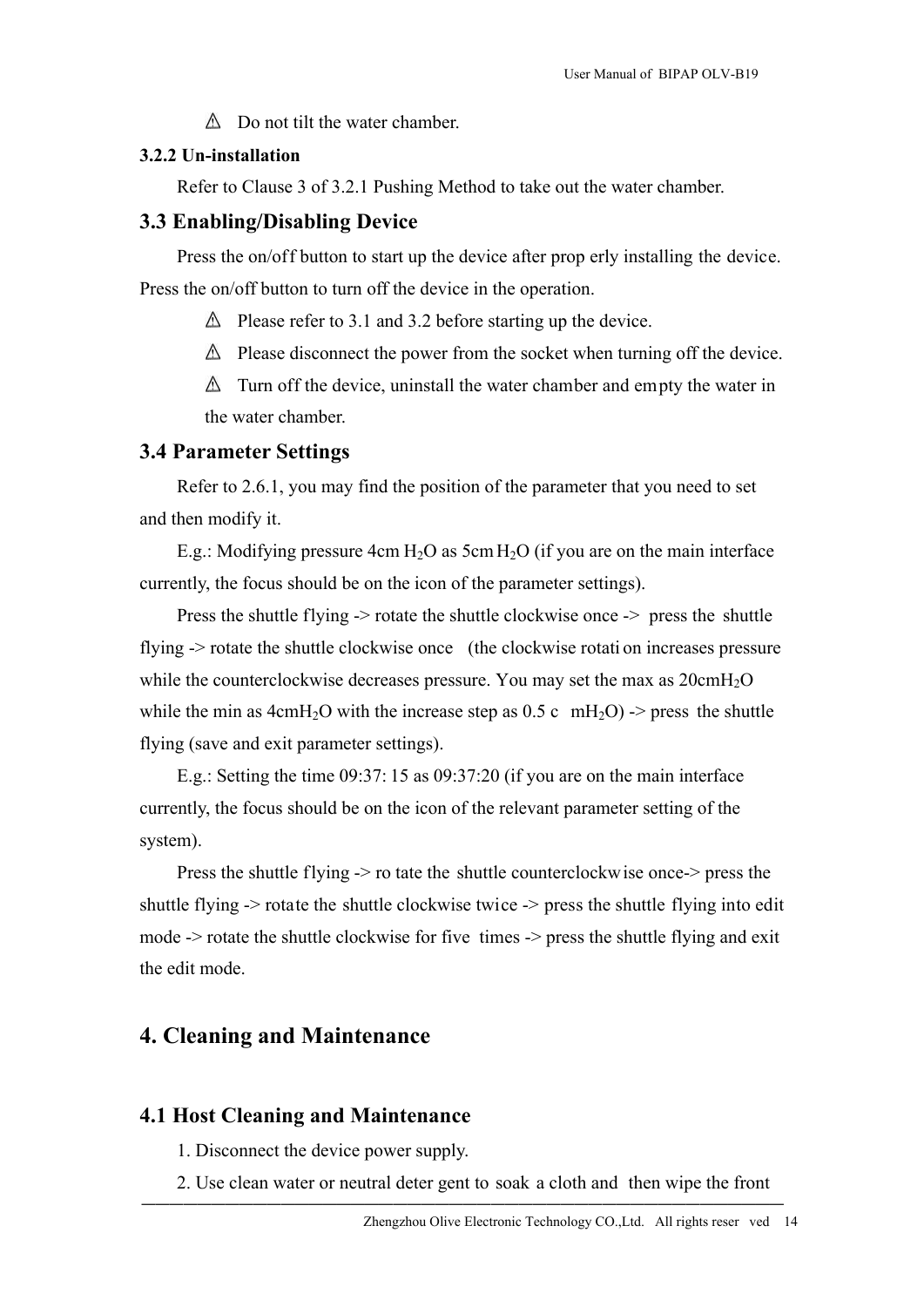panel and the surface of the outer shell.

3. Dry the device.

 $\triangle$  Please avoid the liquid flowing into the device during cleaning.

## **4.2 Water Chamber Cleaning and Maintenance**

1. Disconnect the device power supply.

- 2. Remove the water chamber.
- 3. Empty the water in the water chamber if any.
- 4. Clean the water chamber with detergent or neutral detergent.
- 5. Clean it with clean water.
- 6. Dry it.

Please clean it at least once per day if it is often used.

 $\sqrt{\Delta}$  In case of any cracking, leaking, deformation to the water chamber, please replace the water chamber.

Empty the water in the water chamber everyday to prevent the water chamber from breeding mold and bacteria.

# **4.3 Flexible Tubing Cleaning and Maintenance**

- 1. Disconnect the device power supply.
- 2. Remove the water chamber and nasal mask from the flexible tubing.
- 3. Put the flexible tubing in the detergent or neutral detergent to clean gently.
- 4. Clean it with water.
- 5. Dry it.

 $\triangle$  Replace the tubing immediately if it is damaged.

# **4.4 Nasal Mask Cleaning and Maintenance**

Please refer to the relevant nasal mask cleaning manual.

# **4.5 Filter Cap Cleaning and Replacement**

Filter cap is an item used for a short time, which should be one to two weeks.



 $\Delta$  It is prohibited installing a wet filter cap into the host.

 $\triangle$  The filter cap must be installed before booting.

# **4.6 Device Maintenance**

Please contact with our company or the dealer authorized by our company.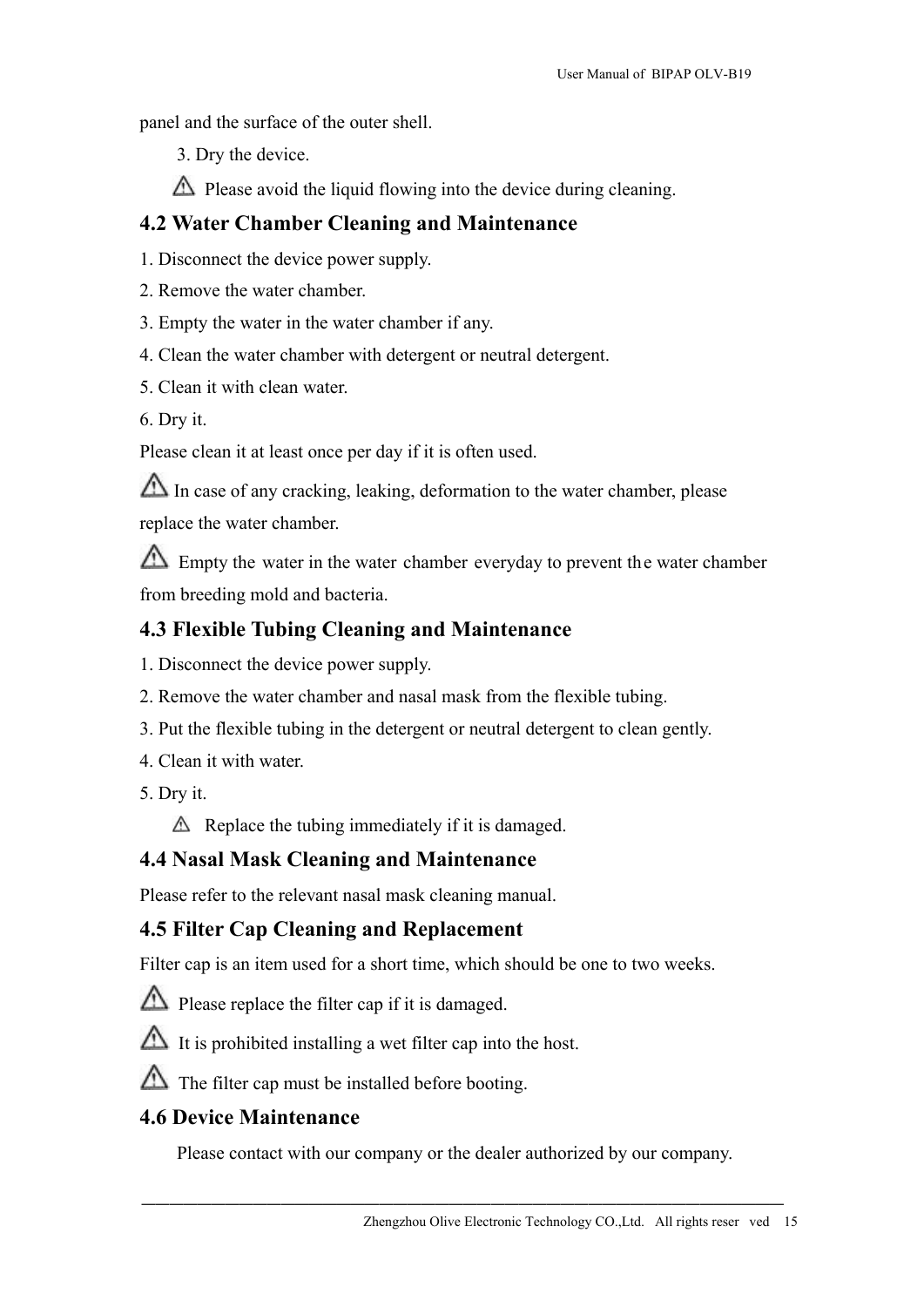| Phenomenon                        | Possible cause analysis                                     | Troubleshooting                  |
|-----------------------------------|-------------------------------------------------------------|----------------------------------|
| Nothing displayed on the          | The device power supply is                                  | Disconnect the device power      |
| screen or it does not enter the   | not well connected.                                         | plugs and re-connect the         |
| main interface after it is turned |                                                             | power supply correctly           |
| on.                               |                                                             |                                  |
| The device beeps after it is      | The device power supply is                                  | Disconnect the device power      |
| turned on.                        | not well connected.                                         | plugs and re-connect the         |
|                                   |                                                             | power supply correctly           |
| The device fails to stop          | The option of "Auto on/off" is                              | Set the option of "Auto on/off"  |
| automatically after the nasal     | closed.                                                     | as "On"                          |
| mask is removed.                  |                                                             |                                  |
| Nose and throat are dry with      | Dry air                                                     | Increase the temperature of the  |
| irritation symptoms               |                                                             | humidifier or consult the        |
|                                   |                                                             | doctor.                          |
| The nose turns cold               |                                                             |                                  |
|                                   | The room temperature is low                                 | Increase the room temperature    |
| Nose and throat are dry           | Nose and throat are dry when                                | Possibly the pressure set in the |
|                                   | breathing with an open mouth                                | device is insufficient. Please   |
|                                   |                                                             | consult the doctor.              |
| Eyes are irritated or dry.        | The nasal mask leaks or the                                 | Adjust the position of the nasal |
|                                   | size of the mask is not                                     | mask and the tightness of the    |
|                                   | suitable.                                                   | headgear, consult the doctor     |
|                                   |                                                             | whether it needs to be           |
|                                   |                                                             | replaced. Please replace the     |
|                                   |                                                             | nasal mask promptly when it is   |
|                                   |                                                             | aging. try other models of       |
|                                   |                                                             | nasal masks.                     |
| Some redness or inflammation      | The headgear is too tight.                                  | Adjust the headgear              |
| in the part contacting with the   | The mask model is not                                       | appropriately                    |
| face and the nasal mask           | suitable.                                                   | Consult the doctor               |
|                                   | Allergic to the mask material                               | Consult the doctor               |
| There is water in the nasal       | The room temperature is too                                 | Reduce the temperature of the    |
| mask                              | low, resulting in the water                                 | humidifier or increase the       |
|                                   | condensation in the mask.                                   | room temperature. Pack the       |
|                                   |                                                             | flexible tubing with a towel or  |
|                                   |                                                             | similar heat preservation soft   |
|                                   |                                                             | cloth                            |
| The device has a high pressure    | There is water drop or                                      | Completely dry or exclude the    |
| that has not been set or the      | blocking in the pressure                                    | pressure sampling tube           |
| pressure fluctuation is too       | sampling tube.                                              | blocking                         |
| great.                            | Whether the pressure sampling                               | Inspect whether the connection   |
|                                   | tube is connected to the host.                              | is correct.                      |
| The nose, para nasal sinus or     | Inflammation                                                | Stop using and consult the       |
| ear hurts                         |                                                             | doctor                           |
| OSAHS recurrence (e.g.:           | The treatment pressure that                                 | Consult the doctor               |
| excessive daytime sleepiness)     | you require may be changed                                  |                                  |
|                                   | due to your weight, nasal<br>obstruction, drinking or other |                                  |
|                                   | reasons.                                                    |                                  |
| The temperature of the air        | The filter cap is too dirty and                             | Replace the filter cap           |
| inhaled is too high               | the inlet is blocked.                                       | Inspect the inlet                |

──────────────────────────────────────────────

# **5 Common Problems Analysis and Troubleshooting**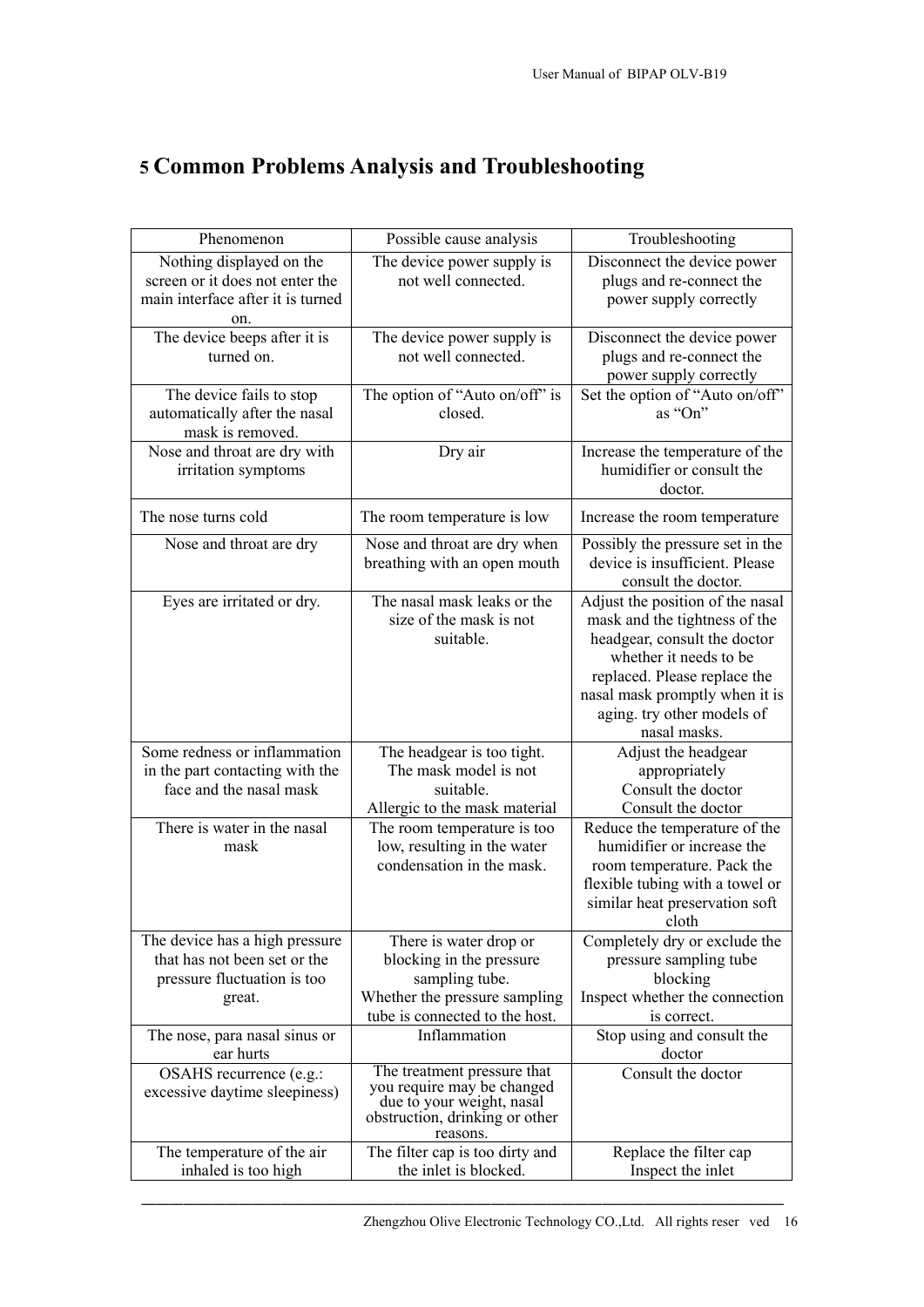|                                  | The device is too close to the  | Move the device to a place       |
|----------------------------------|---------------------------------|----------------------------------|
|                                  | wall, curtain or other objects, | with a smooth air flow, at least |
|                                  | resulting in the                | 20cm from the wall, curtain or   |
|                                  | non-smoothness of the air flow  | other objects                    |
| No gas output                    | Device fault                    | Contact with the maintenance     |
|                                  | Water entering into the         | service center of our company    |
|                                  | pressure sampling tube          | Dry the pressure sampling        |
|                                  |                                 | tube                             |
| The output gas flow is too       | In a Ramp working state         | Shorten the time of Ramp         |
| small.                           | The inlet is blocked            | Inspect the inlet                |
| The fan is often in a state with | The pressure is disconnected,   | Inspect the pressure sampling    |
| very high rotation speed         | resulting in blocking           | tube                             |
|                                  | The device leaks.               | Contact with the maintenance     |
|                                  |                                 | service center of our company    |
| The device does not run after    | The device has failure.         | Contact with the maintenance     |
| booting                          |                                 | service center of our company    |
| Although the motor runs, the     | The flexible tubing leaks.      | Inspect whether the connection   |
| nasal mask pressure and the      | The pressure sampling tube is   | is correct and reliable.         |
| pressure set are obviously       | connected incorrectly or        | Contact with the maintenance     |
| inconsistent.                    | blocked.                        | service center of our company    |
| The device can only generate     | The filter cap or the inlet is  | Replace the filter cap, clean    |
| low pressure.                    | blocked                         | the inlet                        |
|                                  | The treatment pressure has      | Contact with the attending       |
|                                  | been re-adjusted.               | doctor                           |
|                                  | The Ramp is set                 | If necessary, you may cancel     |
|                                  |                                 | the Ramp or reset the Ramp       |
|                                  |                                 | time.                            |
| The device is too noisy          | The flexible tubing is not      | Inspect whether the equipment    |
|                                  | connected or is not connected   | connection is correct.           |
|                                  | correctly.                      | Inspect whether the flexible     |
|                                  | The nasal mask or flexible      | tubing leaks.                    |
|                                  | tubing leaks.                   |                                  |
| The pressure cannot be set       | In a Ramp state                 | Please exit from the Ramp        |
|                                  |                                 | state and re-set it.             |
| Ramp cannot be set               | In a Ramp state                 | Please exit from the Ramp        |
|                                  |                                 | state and re-set it.             |

# **6. Appendices**

# **6.1 Technical Parameters**

# **Environmental Specifications**

|                     | Working                         | Saving                       |
|---------------------|---------------------------------|------------------------------|
| Temperature         | $5^{\circ}$ C to $35^{\circ}$ C | $-20^{\circ}$ to 60 °C       |
| Humidity            | 15\% to 95\% (no                | 15% to 95% (no condensation) |
|                     | condensation)                   |                              |
| Atmosphere pressure | 77 to 101kPa                    | Inapplicable                 |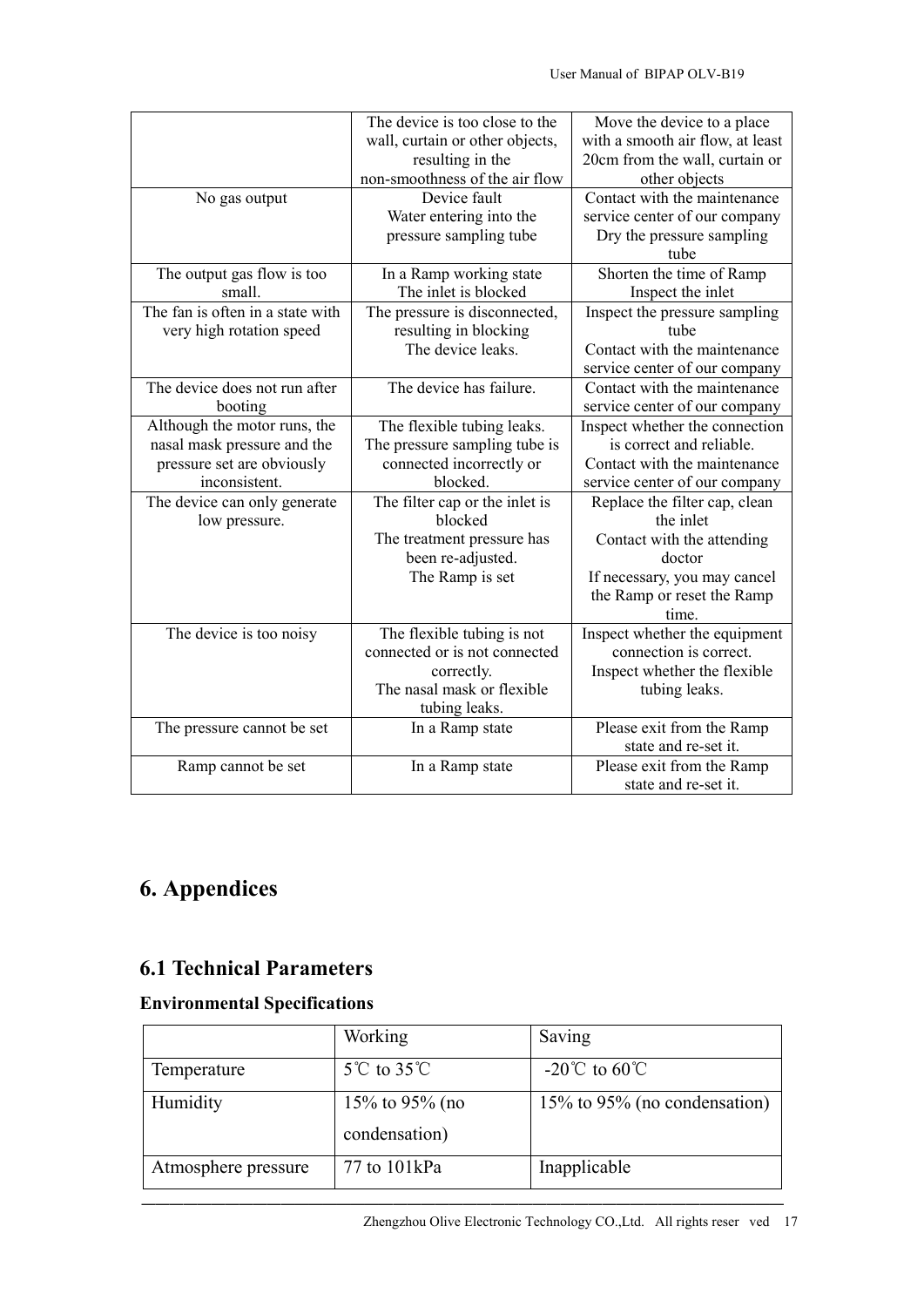# **Physical Specifications**

| Dimension      | $255mm*170mm*112mm$ |
|----------------|---------------------|
| Weight         | .8Kg                |
| Water capacity | MAX 200ml           |

# **Parameter Scope**

| Pressure          | $4cmH2O$ to $20cmH2O \pm1cmH2O$ with the step of            |  |
|-------------------|-------------------------------------------------------------|--|
|                   | $0.5$ cm $H2O$                                              |  |
| <b>IPAP</b>       | $4cmH2O$ to $20cmH2O \pm1cmH2O$ with the step of            |  |
|                   | $0.5$ cm $H2O$                                              |  |
| <b>EPAP</b>       | $4cmH2O$ to $20cmH2O \pm1cmH2O$ with the step of            |  |
|                   | $0.5$ cm $H2O$                                              |  |
| ISlop             | $1-6$ level                                                 |  |
| Esens             | $1-6$ level                                                 |  |
| <b>BPM</b>        | 4-40BPM                                                     |  |
| InspTime          | $0.5 - 3.0s$                                                |  |
| Ramp              | $0 - 60$ min                                                |  |
| <b>EPR</b>        | 0 level Close EPR                                           |  |
|                   | 1 level setting pressure -2cmH <sub>2</sub> O               |  |
|                   | 2 level setting pressure -3cm $H_2O$                        |  |
|                   | setting pressure -4cmH <sub>2</sub> O<br>3 level            |  |
| Humidifier        | 0 gear close the humidifier                                 |  |
|                   | 1 level 45 °C                                               |  |
|                   | 2 level 50 $\degree$ C                                      |  |
|                   | 3 level 55 °C                                               |  |
|                   | 4 level 60 °C                                               |  |
|                   | 5 level 65 °C                                               |  |
| System time       | 24-hour                                                     |  |
| <b>Back Light</b> | 30seconds, 60seconds, 90seconds, 120seconds, 150seconds, 24 |  |
|                   | 0seconds, 330seconds, 420seconds, 510seconds, 600seconds    |  |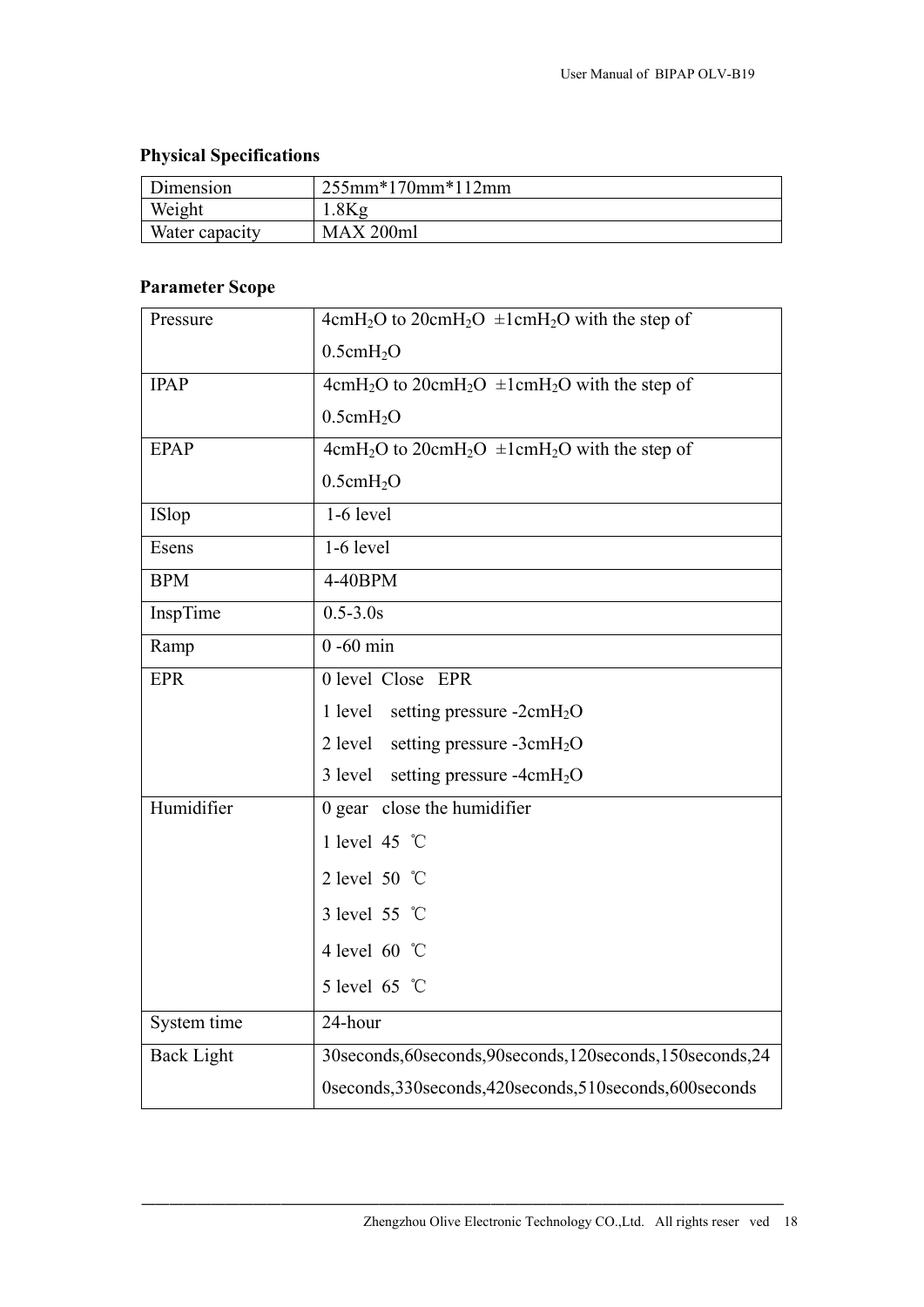| Power adapter                 | Model: DSS-240250 60VA                                     |  |  |
|-------------------------------|------------------------------------------------------------|--|--|
|                               | Input: 100-240V,50-60Hz                                    |  |  |
|                               | Output: +24V,2.5A                                          |  |  |
| Type of protection            | Class II Equipment                                         |  |  |
| <b>Against Electric shock</b> |                                                            |  |  |
| Degree of Protection          | BF-type application part                                   |  |  |
| <b>Against Electric shock</b> |                                                            |  |  |
| Degree of Protection          | IPX1                                                       |  |  |
| Against Ingress of Water      |                                                            |  |  |
| Sound Pressure Level          | $\leq$ 30dB, when the device is working at the pressure of |  |  |
|                               | 10cmH2O                                                    |  |  |

#### **Electrical Specifications**

#### **Pressure accuracy**

According to YY 0671.1 – 2009 standard, the maximum static pressure variations at 10cmH2O for 10.0-10.1 cmH2O.

According to  $YY 0671.1 - 2009$  standard, the device at the maximum adjustable 1/3, 2/3 and maximum of maximum dynamic pressure changes.

| 压力(cmH2O) 10 BPM | <b>15 BPM</b> | <b>20 BPM</b> |
|------------------|---------------|---------------|
| 702              | 0.55          | 1.04          |
| 14 0.4           | 0.72          | 1.15          |
| 20 0.5           | 0.81          | 1.28          |

#### **Maximum flow**

According to YY  $0671.1 - 2009$  standard, the device at the maximum adjustable

1/3, 2/3 and maximum of maximum flow is 165L/min.

Notes:

The design of the device as a whole host and hum idifier, all test data were carried out under conditions with a humidifier.

## **6.2 Waste Management**

Except for the device parts and packaging boxes designated specifically and used, please follow the following instruction: Please dispose them according to relevant national laws and regulations or send them back to our company for disposal.

──────────────────────────────────────────────

## **6.3 Quality Assurance**

From the date of purchase with one year of host warranty.